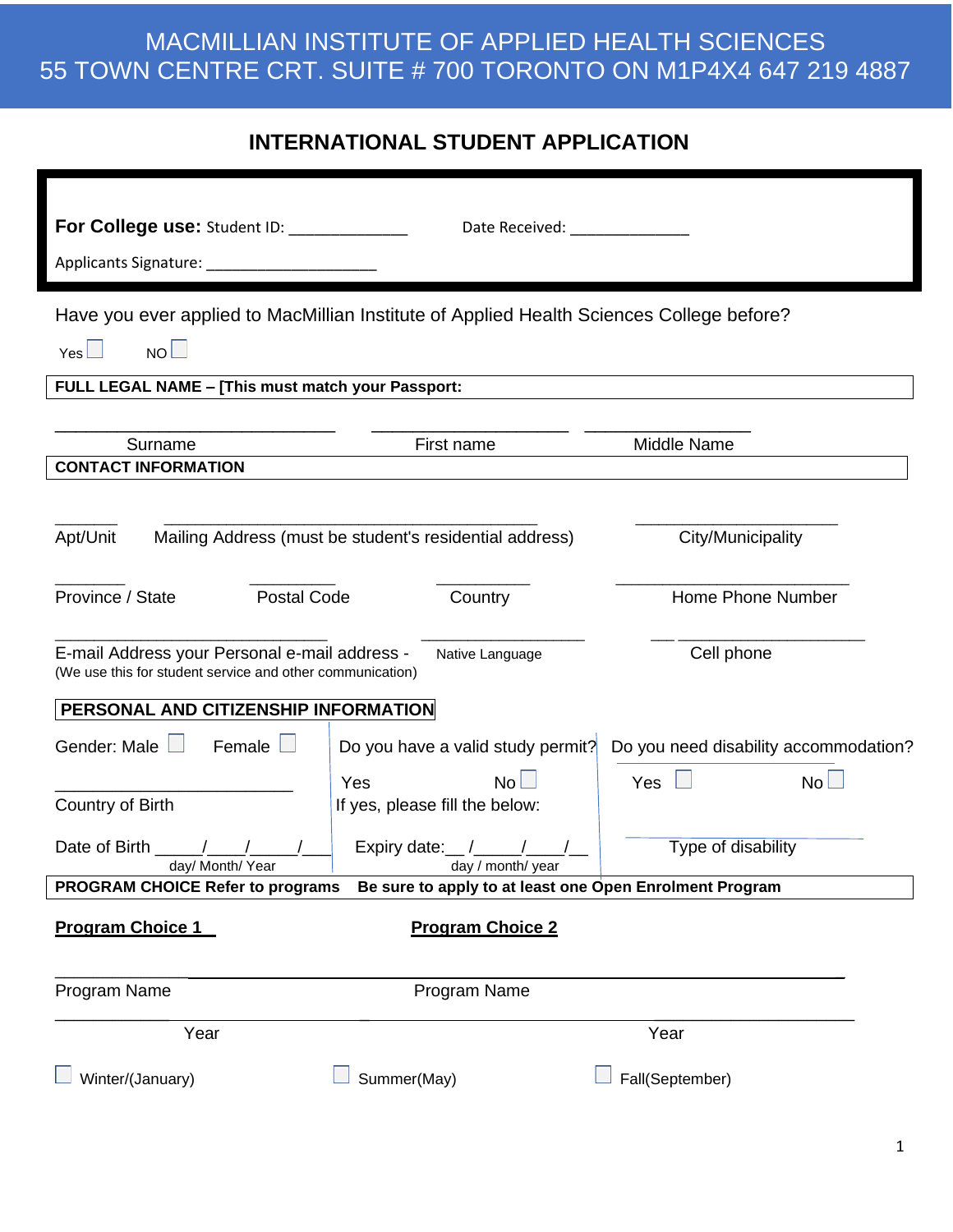| <b>Secondary/High School</b>                                                                                                                                                                                                                                                                                                                                                                                                                 |                         |                                                                                                         |  |
|----------------------------------------------------------------------------------------------------------------------------------------------------------------------------------------------------------------------------------------------------------------------------------------------------------------------------------------------------------------------------------------------------------------------------------------------|-------------------------|---------------------------------------------------------------------------------------------------------|--|
| Have you graduated from High school?<br>If No, when will you graduate?                                                                                                                                                                                                                                                                                                                                                                       | $\Box$ No<br>Yes        |                                                                                                         |  |
| PREVIOUS POST-SECONDARY EDUCATION                                                                                                                                                                                                                                                                                                                                                                                                            |                         |                                                                                                         |  |
|                                                                                                                                                                                                                                                                                                                                                                                                                                              |                         |                                                                                                         |  |
|                                                                                                                                                                                                                                                                                                                                                                                                                                              |                         |                                                                                                         |  |
| <b>EDUCATION CONSULTANT / AGENT CONTACT INFORMATION</b>                                                                                                                                                                                                                                                                                                                                                                                      |                         |                                                                                                         |  |
|                                                                                                                                                                                                                                                                                                                                                                                                                                              |                         |                                                                                                         |  |
| <b>Company Name</b>                                                                                                                                                                                                                                                                                                                                                                                                                          | <b>Phone Number</b>     |                                                                                                         |  |
| <b>Contact Person s Name</b>                                                                                                                                                                                                                                                                                                                                                                                                                 | Email address           |                                                                                                         |  |
| <b>INFORMATION WAIVER</b>                                                                                                                                                                                                                                                                                                                                                                                                                    |                         |                                                                                                         |  |
| I, here by give permission for MacMillian Institute of Applied Health Sciences College to disclose<br>personal information to my pertinent to my admission and studies at MacMillian Institute of Applied                                                                                                                                                                                                                                    |                         | Health Sciences to the following, I understand, that I can revoke this permission in writing at anytime |  |
| Parent / Guardian/ Other                                                                                                                                                                                                                                                                                                                                                                                                                     |                         |                                                                                                         |  |
| <b>Consulting Company</b>                                                                                                                                                                                                                                                                                                                                                                                                                    |                         |                                                                                                         |  |
| <b>Partner School</b>                                                                                                                                                                                                                                                                                                                                                                                                                        |                         |                                                                                                         |  |
| Please allow the designated person/s access to the following information from:                                                                                                                                                                                                                                                                                                                                                               |                         |                                                                                                         |  |
| (day/month/year)<br>to                                                                                                                                                                                                                                                                                                                                                                                                                       | (day/month/year)        |                                                                                                         |  |
| <b>Registration Information</b>                                                                                                                                                                                                                                                                                                                                                                                                              | <b>Admission Status</b> | <b>Other</b>                                                                                            |  |
| MacMillian Institute of Applied Health Sciences-College collects personal information on students to<br>fulfill its mandate in the educational process and in compliance with the Freedom of Information and<br>Protection of Privacy Act of Ontario. Personal Information is any information that enables identification<br>of an individual such as name, address, telephone number of any identifying number or symbol<br>assigned to you |                         |                                                                                                         |  |
| <b>EMERGENCY CONTACT INFORMATION</b>                                                                                                                                                                                                                                                                                                                                                                                                         |                         | Student s immediate family only                                                                         |  |
|                                                                                                                                                                                                                                                                                                                                                                                                                                              |                         |                                                                                                         |  |

\_\_\_\_\_\_\_\_\_\_\_\_\_\_\_\_\_\_\_\_\_\_\_\_\_\_\_\_\_\_ \_\_\_\_\_\_\_\_\_\_\_\_\_\_\_\_\_\_\_\_ \_\_\_\_\_\_\_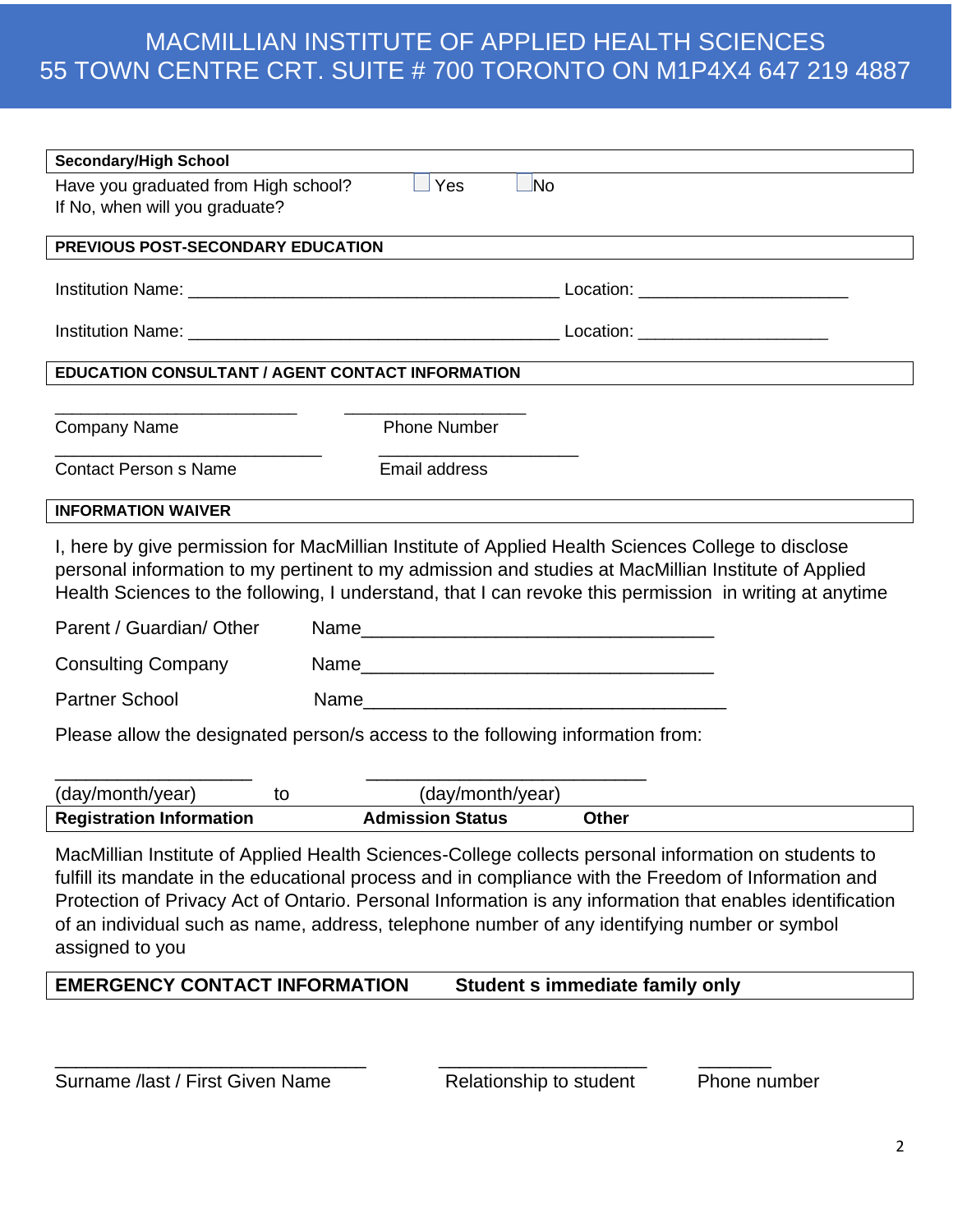#### **DECLARATION OF APPLICANT**

- 1. Have you ever been suspended / expelled from a post-secondary institution?  $YES \Box$  NO $\P$
- 2. I certify all statements on the application are true and complete. I understand that falsifying documents or information on this application will result in Have you ever been suspended / expelled from immediate permanent dismissal from the College. I understand information on falsified documents may be shared with the Association of Registrars of Universities and Colleges of Canada (ARUCC).
- 3 I agree to abide by the rules and regulations of the College as published in the online Calendar, and those of the department and program in which I shall be registered, and any changes which may be made while I am a student at the College.
- 4 The information on this form is collected under the authority of the College and Institute Act. I understand this information, along with subsequent information placed in my student record will be used for purposes of admission, registration, research, and alumni development. The use of this information will be in compliance with the Freedom of Information and Protection of Privacy Act. Any questions concerning the collection and use of this information should be directed to the Registrar

I have read and understand the above statements.

--------------------------------------------------- \_\_\_\_\_\_\_\_\_\_\_\_\_\_\_\_\_\_\_

Signature of Application **Date:** yy/mm/dd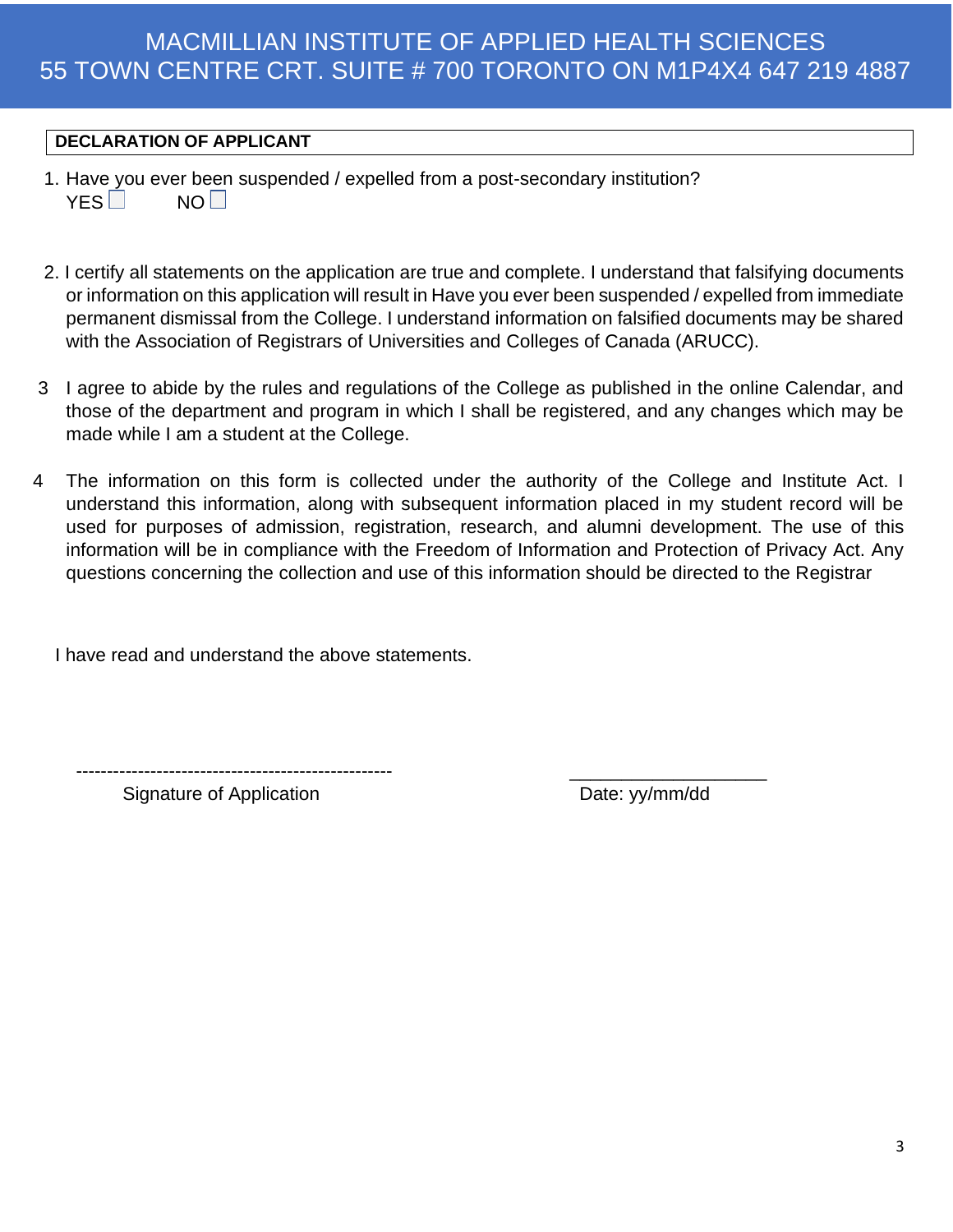# **Application Checklist**

| <b>Application. Please use fillable PDF</b>                                                                                                                                                                                                                                                                                                   |
|-----------------------------------------------------------------------------------------------------------------------------------------------------------------------------------------------------------------------------------------------------------------------------------------------------------------------------------------------|
| Type all information. Print and sign the document exactly as you have signed your passport                                                                                                                                                                                                                                                    |
| <b>Information waiver.</b>                                                                                                                                                                                                                                                                                                                    |
| Please indicate all those who are allowed access to your admission and registration information.<br>If you do not wish anyone to have access to your information, then leave information blank.                                                                                                                                               |
| Permission can be revoked by informing the international office in writing anytime                                                                                                                                                                                                                                                            |
| Scan of passport + study permit (if applicable). Please include the biographical information<br>page of your passport that includes passport number, issuance and expiry dates, photo, name,<br>date and place of your birth. If your signature is not on this page, please also scan the page<br>where your signature is show                |
| <b>Transcripts.</b>                                                                                                                                                                                                                                                                                                                           |
| Original language and translated and notarized/certified copies if in a language other than<br>English. Must have a minimum GPA of 60% equivalent or greater. Please note that all<br>transcripts submitted are retained by college and will not be returned to you. Please contact<br>International Admissions to re a return at submission. |
| <b>Proof of graduation.</b>                                                                                                                                                                                                                                                                                                                   |
| Original. language and certified original copies if in a language other than English.<br><b>Proof of English, (IELTS or TOEFL) or proof of acceptance to a pathway partner, if applicable.</b>                                                                                                                                                |
| \$100.00 CAD application fee receipt. Pay at the Flywire Payment Portal for MacMillian Institute                                                                                                                                                                                                                                              |
| of Applied Health Sciences College.flywire.com. Note: Before making an application fee                                                                                                                                                                                                                                                        |
| payment, please contact Anu Kalra at the College via email macmillianinstitute@gmail.com to                                                                                                                                                                                                                                                   |
| confirm program availability. This \$100 application fee is non-refundable                                                                                                                                                                                                                                                                    |
| Student's email address and phone number is on the application?                                                                                                                                                                                                                                                                               |
| $P$ tudont's surrent home address is an the application?                                                                                                                                                                                                                                                                                      |

- $\Box$  Student's current home address is on the application?  $\Box$  Student has signed the application, the same way they have signed their passport
	-

#### **Important submission process:**

All documents should be sent to MacMillian Institute of Applied Health Sciences College office

#### **Mailing address**

 $\Box$ 

 $\Box$ 

 $\Box$ 

 $\Box$ 

 $\Box$ 

 $\Box$  $\Box$ 

 $\Box$ 

Administrator: Anu Kalra MacMillian Institute of Applied Health Sciences College 55 Town Centre Crt. Suite # 700 Toronto On. M1P4X4. Canada Ph.: 647 219 4887 Email: macmillianinstitute@gmail.com Anumoosa1@gmail.com